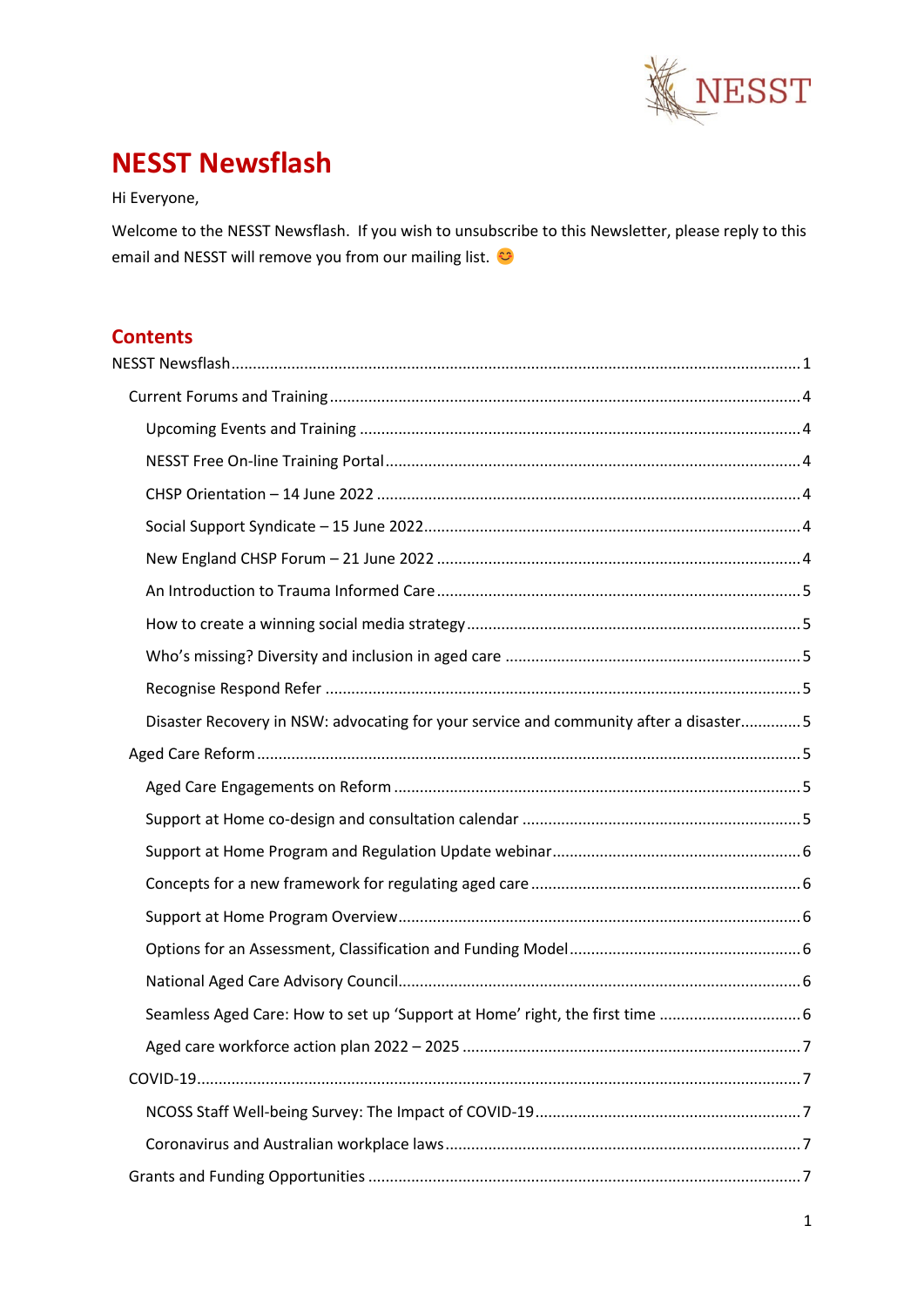

| Commonwealth Home Support Programme (CHSP) - Emergency support for COVID-197           |  |
|----------------------------------------------------------------------------------------|--|
| Commonwealth Home Support Programme Assistance with Increased Fuel Costs for CHSP -    |  |
|                                                                                        |  |
|                                                                                        |  |
|                                                                                        |  |
|                                                                                        |  |
|                                                                                        |  |
|                                                                                        |  |
|                                                                                        |  |
|                                                                                        |  |
|                                                                                        |  |
|                                                                                        |  |
|                                                                                        |  |
| My Aged Care Portal - Profile tips for Commonwealth Home Support Programme providers 9 |  |
|                                                                                        |  |
|                                                                                        |  |
|                                                                                        |  |
|                                                                                        |  |
|                                                                                        |  |
| New Resources Available: Trauma & Aged Care Support and Information Hub11              |  |
|                                                                                        |  |
|                                                                                        |  |
|                                                                                        |  |
|                                                                                        |  |
|                                                                                        |  |
|                                                                                        |  |
|                                                                                        |  |
|                                                                                        |  |
|                                                                                        |  |
|                                                                                        |  |
|                                                                                        |  |
|                                                                                        |  |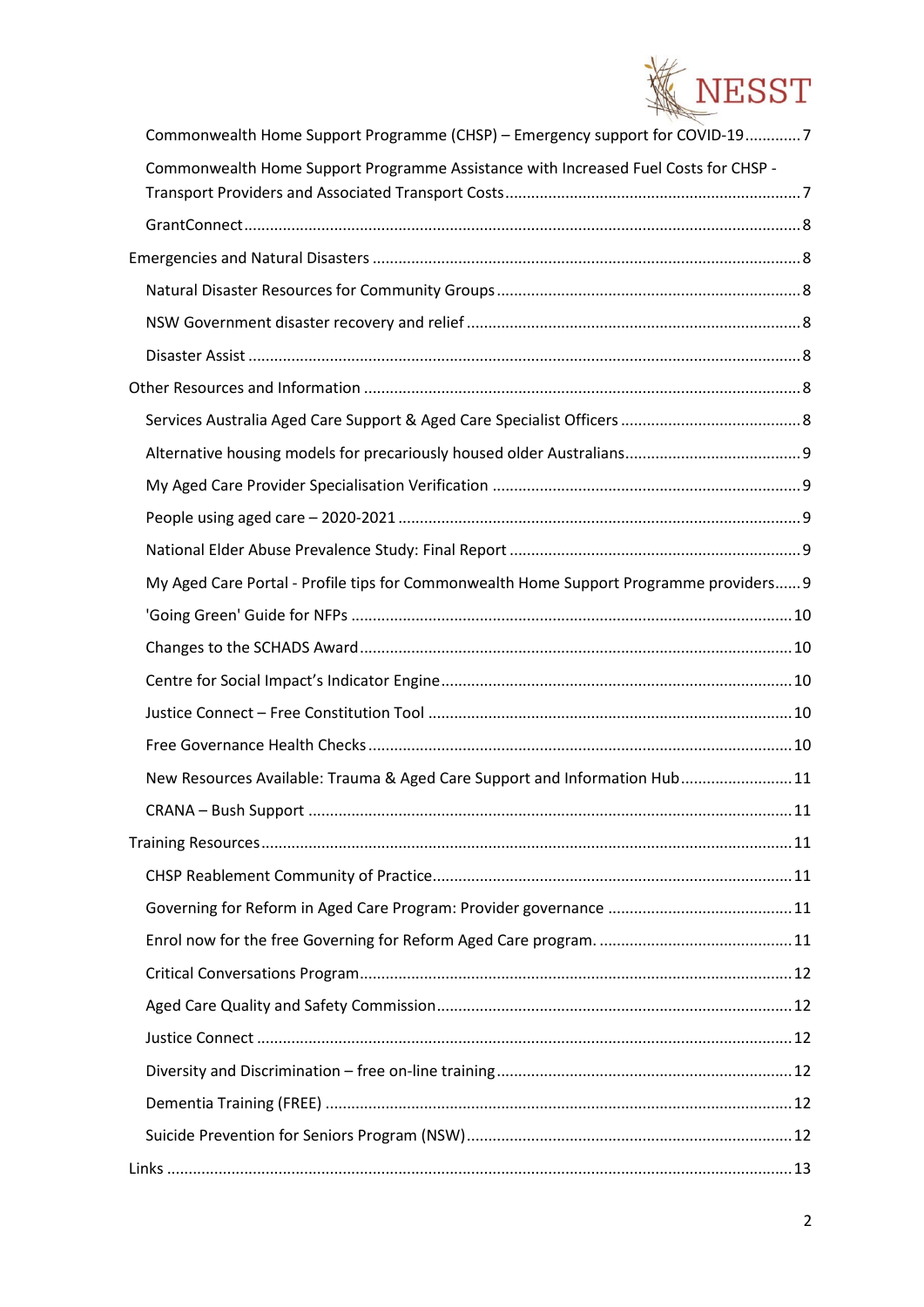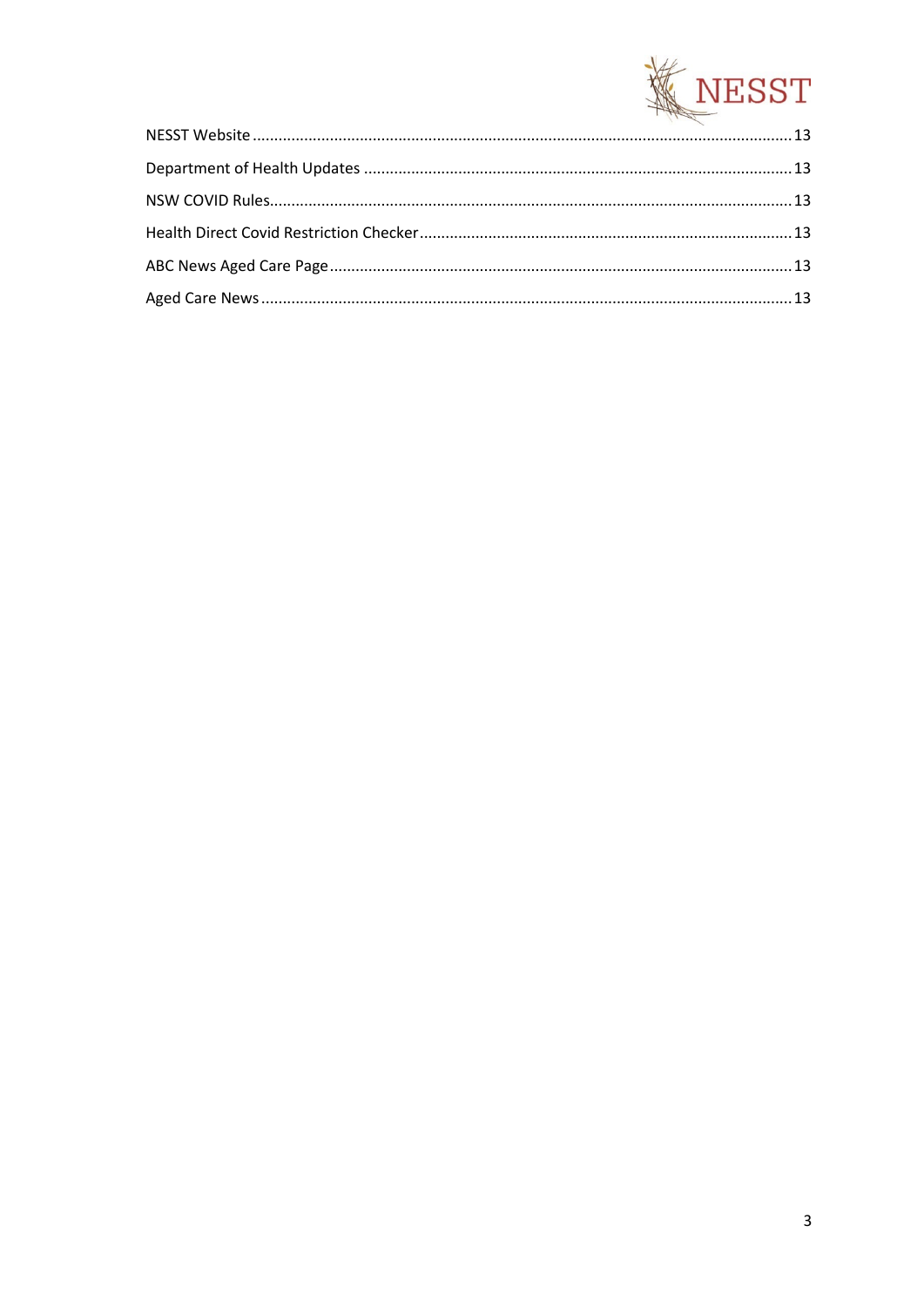

# <span id="page-3-0"></span>**Current Forums and Training**

# <span id="page-3-1"></span>**Upcoming Events and Training**

The Calendar of Events is sent out twice a year. Contac[t info@nesst.org.au](mailto:info@nesst.org.au) if you would like to receive a copy of the calendar or visit our websit[e Training and Events –](https://www.nesst.org.au/training-and-events/) NESST

# <span id="page-3-2"></span>**NESST Free On-line Training Portal**

The portal is now available to all New England Aged Care providers and all community transport projects in NSW. Please share with your staff and volunteers:

A certificate of completion is emailed on completion.

To access the resources please follow this link:<https://nesstbasictraining.thinkific.com/>

- An introduction to the Commonwealth Confidentiality Home Support Programme
- Food Safety for Seniors
- Dementia Basics
- Duty of Care
- Professional Boundaries
- 
- An Introduction to Community Transport
- Safe Driving for Community Transport
- Driver Responsibilities and Transporting Clients
- Introduction to Good Governance for Community Aged Care Services

# *Are there any topics you would like included in the Training Portal? Send an email with suggestions.*

# <span id="page-3-3"></span>**CHSP Orientation – 14 June 2022**

The next CHSP orientation is being held on 14 June at 1.30pm. Register here: [CHSP Orientation](https://us02web.zoom.us/meeting/register/tZItde2srzooHtAOtHr5mHklvIz2uJ5OfUbQ)

# <span id="page-3-4"></span>**Social Support Syndicate – 15 June 2022**

Do you work in the group social support space and want to learn and network with others? Join the Social Support Syndicate meeting on 15 June from 2pm to 3pm.

Register here: [Social Support Syndicate Meeting Registration](https://us02web.zoom.us/meeting/register/tZcrfuutpzgiE9SbZCdPKEagPk0_2MSR5rKb)

# <span id="page-3-5"></span>**New England CHSP Forum – 21 June 2022**

Our next CHSP forum will be held on-line on 21 June 2022. Join us for an update from ACSA on the reform agenda, information about proposed changes to qualifications from the Community Services & Health Industry Training Advisory Body, and an update from ACAT and RAS.

Do you have a question on the reform agenda, accredited training or something to ask an assessor? Send your question(s) through to [info@nesst.org.au](mailto:info@nesst.org.au) and we will endeavour to have them answered at the forum.

Register here: [CHSP Regional Zoom Meeting Registration](https://us02web.zoom.us/meeting/register/tZwrdumrrT8rGtRzV03io6Ew-gsVS0P4DpDd)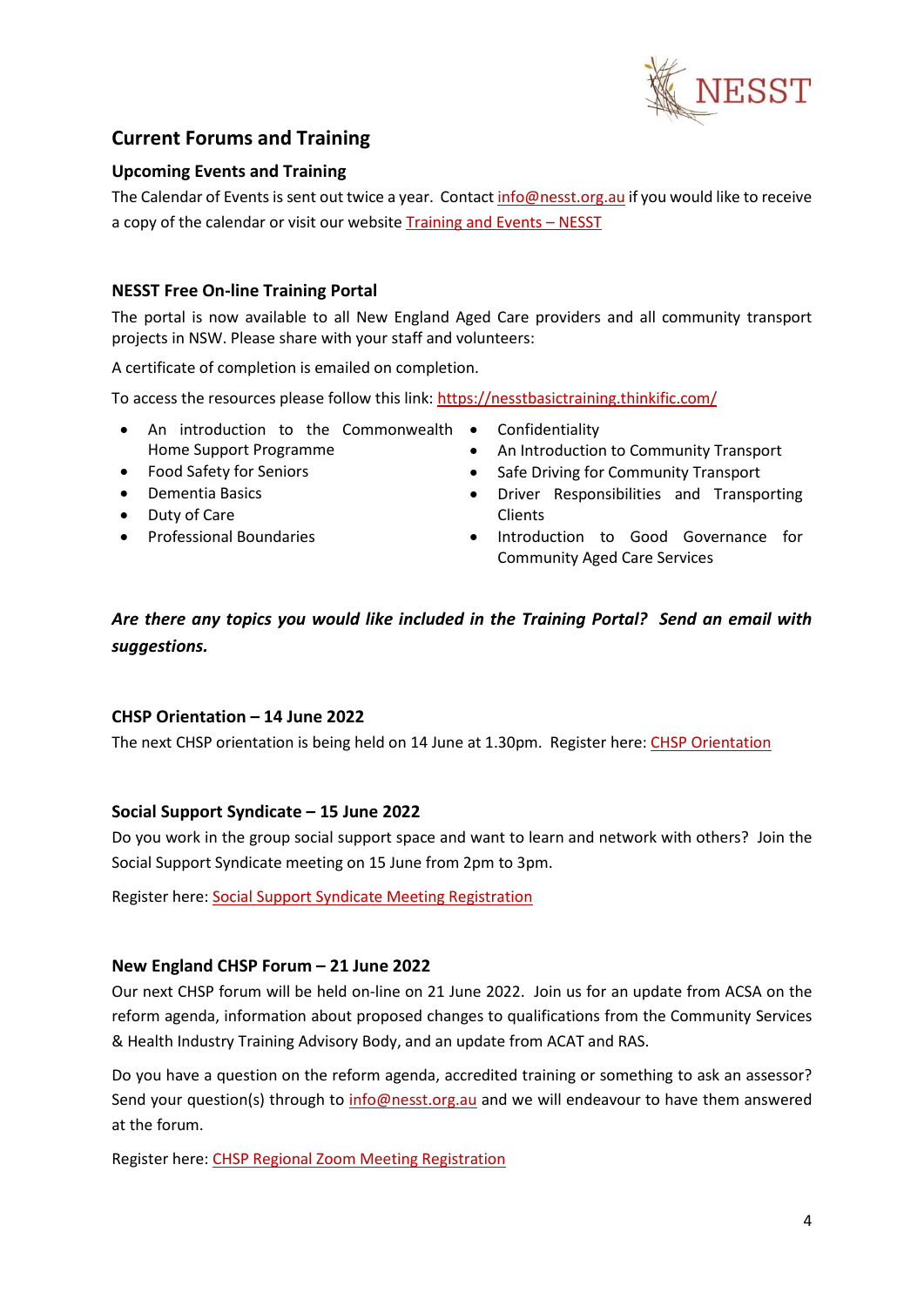

#### <span id="page-4-0"></span>**An Introduction to Trauma Informed Care**

Brought to you by NESST, in partnership with Blue Sky Community Services

The two workshops have been oversubscribed, which is fantastic! If you were planning to register and missed out, please let us know as the training can be held again in August or September. Email [info@nesst.org.au](mailto:info@nesst.org.au) to register your interest.

#### <span id="page-4-1"></span>**How to create a winning social media strategy**

Connecting Up is running a free workshop on creating a social media strategy for not for profits on Tuesday 7 June from 11am to midday. Register here. [How to create a winning social media strategy |](https://www.connectingup.org/webinar/581142-how-create-winning-social-media-strategy?utm_source=CommunityConnective&utm_campaign=4d7c70001b-EMAIL_CAMPAIGN_2022_05_24_11_11&utm_medium=email&utm_term=0_bb54714f9e-4d7c70001b-586655899)  [Connecting Up](https://www.connectingup.org/webinar/581142-how-create-winning-social-media-strategy?utm_source=CommunityConnective&utm_campaign=4d7c70001b-EMAIL_CAMPAIGN_2022_05_24_11_11&utm_medium=email&utm_term=0_bb54714f9e-4d7c70001b-586655899)

#### <span id="page-4-2"></span>**Who's missing? Diversity and inclusion in aged care**

A webinar to mark the launch of OPAN's Diversity Education Program is being held on Tuesday June 7 from 11:30am to 12:30pm. The webinar will be hosted by journalist Julie McCrossin, with special guest speaker Dr Kay Patterson, the Age Discrimination Commissioner. Find our more and register here:

[Who's missing? Diversity and inclusion in aged care -](https://opan.org.au/events/diversity-agedcare/) OPAN

#### <span id="page-4-3"></span>**Recognise Respond Refer**

Free training is available from DV-Alert on recognising the signs of domestic violence and knowing what to do next. In some instances assistance with the cost of travel for face to face attendance and backfilling of positions is available. Learn more here[: DV-alert Homepage \(dvalert.org.au\)](https://www.dvalert.org.au/)

# <span id="page-4-4"></span>**Disaster Recovery in NSW: advocating for your service and community after a disaster**

Join the NCOSS Building Resilience for Emergency Responses Team for this free webinar on 16 June from 1pm to 2pm. More information and registrations here: [Disaster Recovery in NSW: advocating](https://www.ncoss.org.au/event/disaster-recovery-in-nsw/?utm_source=CommunityConnective&utm_campaign=4d7c70001b-EMAIL_CAMPAIGN_2022_05_24_11_11&utm_medium=email&utm_term=0_bb54714f9e-4d7c70001b-586665351)  [for your service and community after a disaster -](https://www.ncoss.org.au/event/disaster-recovery-in-nsw/?utm_source=CommunityConnective&utm_campaign=4d7c70001b-EMAIL_CAMPAIGN_2022_05_24_11_11&utm_medium=email&utm_term=0_bb54714f9e-4d7c70001b-586665351) NCOSS - NSW Council of Social Service

# <span id="page-4-5"></span>**Aged Care Reform**

#### <span id="page-4-6"></span>**Aged Care Engagements on Reform**

Sign up to stay informed on the design and implementation of aged care reforms.

The link is[: Aged care registration form \(qualtrics.com\)](https://healthau.au1.qualtrics.com/jfe/form/SV_2tWXoF3uTem0tdc)

#### <span id="page-4-7"></span>**Support at Home co-design and consultation calendar**

The Department of Health timeline for co-design and consultation of the Support at Home program is available [here](https://www.health.gov.au/resources/publications/support-at-home-co-design-and-consultation-calendar) in Word and PDF.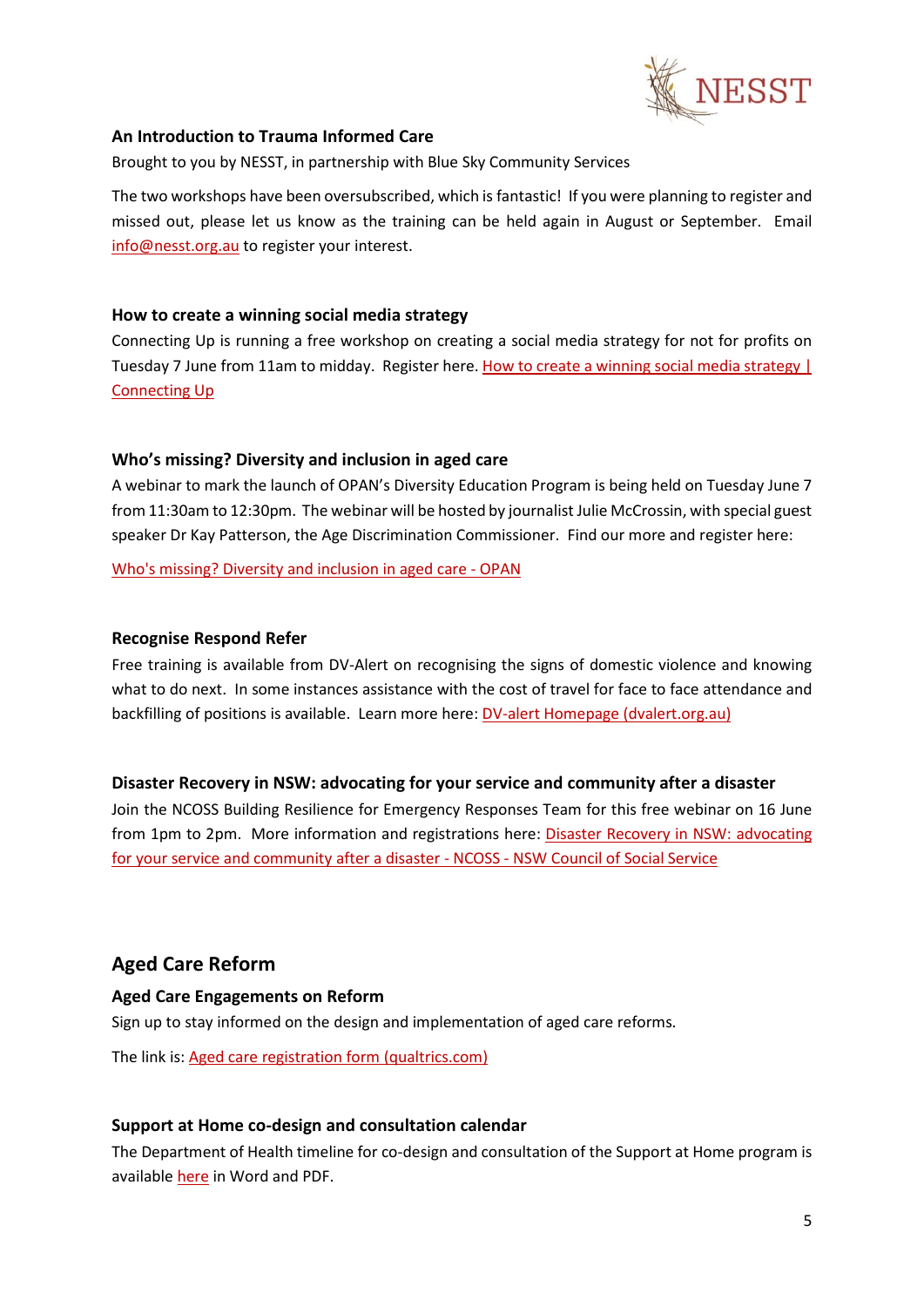

#### <span id="page-5-0"></span>**Support at Home Program and Regulation Update webinar**

The recording of the webinar, held on 8 March, is available on the Department's website and on YouTube. Go here: [website](https://www.health.gov.au/resources/webinars/support-at-home-program-and-regulation-update-webinar) O[R YouTube](https://www.youtube.com/watch?v=e_lkNWAj1b4)

Keep an eye on the website for responses to questions raised at the webinar

[Reform to in-home aged care | Australian Government Department of Health](https://www.health.gov.au/health-topics/aged-care/aged-care-reforms-and-reviews/reform-to-in-home-aged-care)

#### <span id="page-5-1"></span>**Concepts for a new framework for regulating aged care**

Paper outlining early thinking in developing a new regulatory framework to support the future aged care system. Published on 8 February 2022 and available in Word and PDF here:

[Concepts for a new framework for regulating aged care](https://www.health.gov.au/news/release-of-the-concept-paper-concepts-for-a-new-framework-for-regulating-aged-care)

#### <span id="page-5-2"></span>**Support at Home Program Overview**

This Paper provides an overview of the proposed design for the new Support at Home Program, commencing July 2023. Published on 6 January 2022 and available in Word and PDF here:

[Support at Home Program Overview | Australian Government Department of Health](https://www.health.gov.au/resources/publications/support-at-home-program-overview)

# <span id="page-5-3"></span>**Options for an Assessment, Classification and Funding Model**

HealthConsult report identifying and evaluating options to develop an Assessment, Classification and Funding model for the varied needs of older people and their informal carers at home and in the community. Published 27 May 2020 and updated on 6 April 2021.

[Options for an Assessment, Classification and Funding Model for a Single In-home Care Program |](https://www.health.gov.au/resources/publications/options-for-an-assessment-classification-and-funding-model-for-a-single-in-home-care-program)  [Australian Government Department of Health](https://www.health.gov.au/resources/publications/options-for-an-assessment-classification-and-funding-model-for-a-single-in-home-care-program)

# <span id="page-5-4"></span>**National Aged Care Advisory Council**

Details about the Council Members is now available here National Aged Care Advisory Council | [Australian Government Department of Health,](https://www.health.gov.au/committees-and-groups/national-aged-care-advisory-council) as well as links to communiques.

#### <span id="page-5-5"></span>**Seamless Aged Care: How to set up 'Support at Home' right, the first time**

The Support at Home Alliance, made up of a collaboration of 6 social support organisations, has released a report into the future of the home and community care system Australia.

The report was produced by a working party including ACSA, Ethnic Communities' Council of NSW, Meals on Wheels Australia, Community Transport Organisation (NSW), Home Modifications Australia and NSW Neighbour Aid & Social Support Association. The Australian Health Services Research Institute at the University of Wollongong contributed to the paper's development.

Download the report here [Support-at-Home-Alliance-Position-Paper.pdf \(acsa.asn.au\)](https://acsa.asn.au/ACSA/media/General/Support-at-Home-Alliance-Position-Paper.pdf)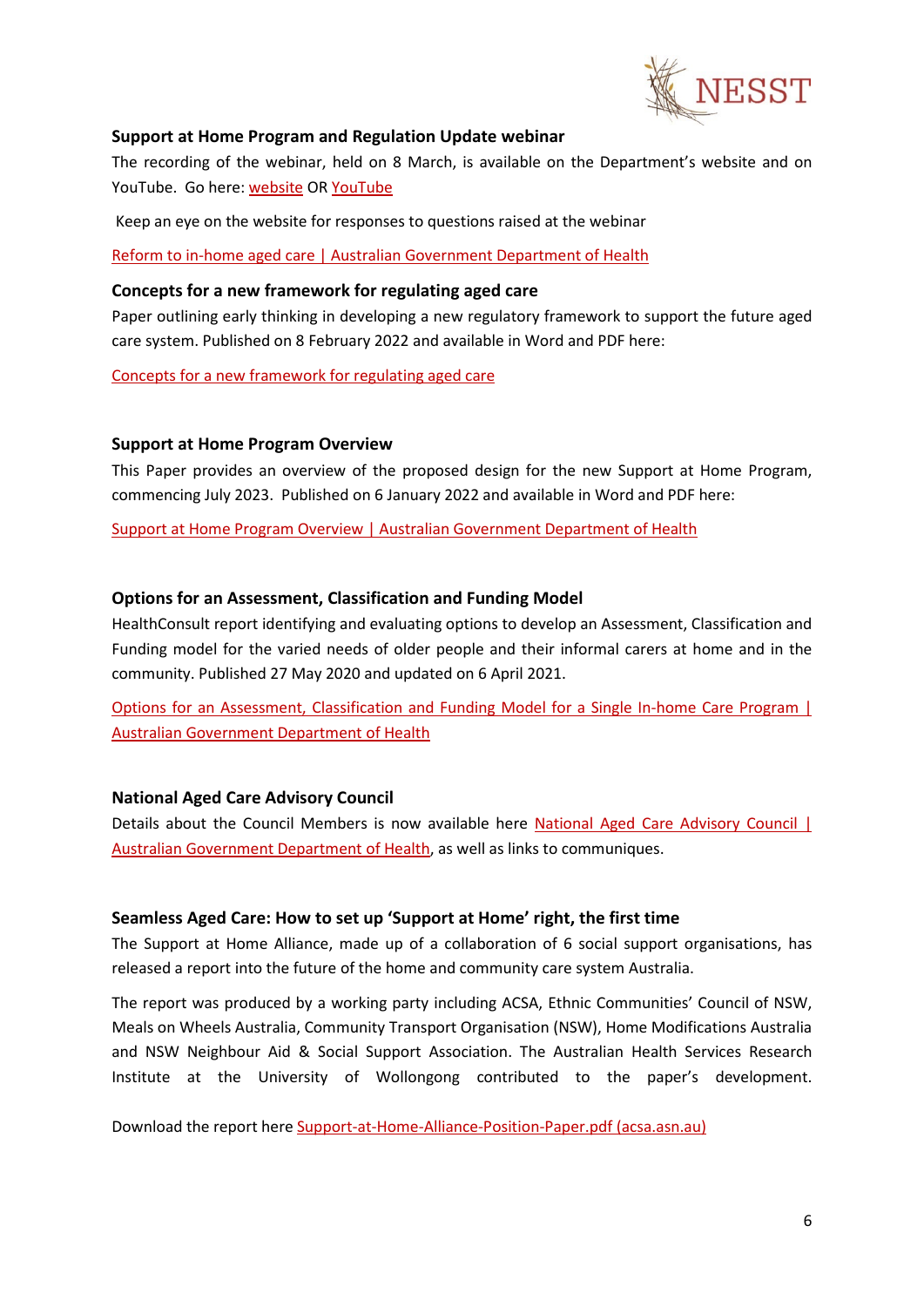

## <span id="page-6-0"></span>**Aged care workforce action plan 2022 – 2025**

This plan outlines the Australian Government's actions to grow, skill and enable an aged care workforce that delivers safe, high quality care that puts senior Australians first.

[A Matter of Care: Australia's Aged Care Workforce Strategy | Australian Government Department of](https://www.health.gov.au/resources/publications/a-matter-of-care-australias-aged-care-workforce-strategy)  [Health](https://www.health.gov.au/resources/publications/a-matter-of-care-australias-aged-care-workforce-strategy)

# <span id="page-6-1"></span>**COVID-19**

#### <span id="page-6-2"></span>**NCOSS Staff Well-being Survey: The Impact of COVID-19**

NCOSS is partnering with Social Equity Worksto examine the impact of COVID-19 on community sector staff. Findings will inform government, boards, leadership and peak bodies on how to better support and safeguard workplace wellbeing. Complete the survey here: [Staff Wellbeing Survey](https://www.surveymonkey.com/r/PQTC2WX)  [\(surveymonkey.com\)](https://www.surveymonkey.com/r/PQTC2WX)

#### <span id="page-6-3"></span>**Coronavirus and Australian workplace laws**

The Fair Work Ombudsman provides Information on workplace laws, obligations and entitlements for employers and employees during the coronavirus pandemic.

The link is[: Coronavirus and Australian workplace laws -](https://coronavirus.fairwork.gov.au/) Fair Work Ombudsman

# <span id="page-6-4"></span>**Grants and Funding Opportunities**

#### <span id="page-6-5"></span>**Commonwealth Home Support Programme (CHSP) – Emergency support for COVID-19**

The objective of this grant (number GO3877) is to provide assistance through limited financial support to existing CHSP service providers to enable them to respond to unforeseen and exceptional circumstances that directly impact on existing service delivery arrangements that are beyond the control of the grant recipient.

Closing date for the grant is 30 June 2022. Find more information and apply here:

<https://www.grants.gov.au/Go/Show?GoUuid=6c903322-0521-8405-245c-dd56c93b7960>

Where providers incur additional costs in supporting increased hospital discharges, due to COVID-19, they can apply for funding under this grant.

# <span id="page-6-6"></span>**Commonwealth Home Support Programme Assistance with Increased Fuel Costs for CHSP - Transport Providers and Associated Transport Costs**

Commonwealth Home Support Programme (CHSP) Transport service providers and CHSP providers where Transport costs are more than 5 per cent of their organisation's annual grant funding may apply for additional one-off funding under the CHSP Ad Hoc Proposals Grant Opportunity (GO4265).

Closing date for the grant is 30 June 2022. Find out more information and apply here:

Current Grant Opportunity View - [GO4265: GrantConnect \(grants.gov.au\)](https://www.grants.gov.au/Go/Show?GoUuid=64c68525-fdd8-bbb7-1826-7ff80a0f88ca)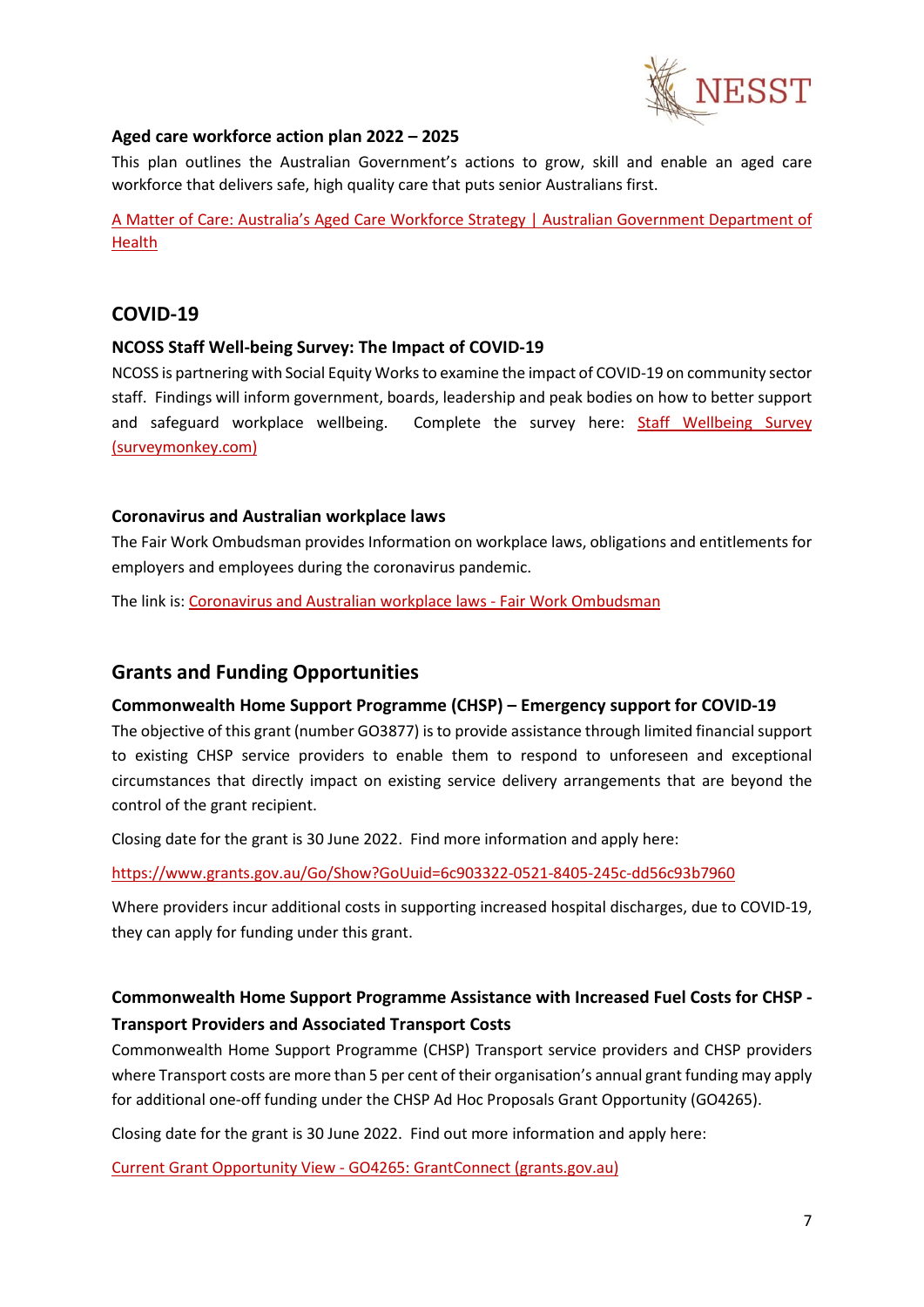

# <span id="page-7-0"></span>**GrantConnect**

GrantConnect is the Australian Government's grants information system. From 22 February 2022 GrantConnect is the single source of information for grant opportunity documents.

To register for GrantConnect, go to [www.grants.gov.au.](http://www.grants.gov.au/)

# <span id="page-7-1"></span>**Emergencies and Natural Disasters**

# <span id="page-7-2"></span>**Natural Disaster Resources for Community Groups**

Services Australia has released an eKit to help community groups support people affected by natural disasters. It includes information on financial support and mobile services, and it's available in 20 languages.

<https://www.servicesaustralia.gov.au/sites/default/files/natural-disaster-resources-ekit.zip>

# <span id="page-7-3"></span>**NSW Government disaster recovery and relief**

Information on disaster relief and support is available here:

[Disaster relief and support | NSW Government](https://www.nsw.gov.au/disaster-recovery/disaster-relief-and-support)

# <span id="page-7-4"></span>**Disaster Assist**

Australian Government website with information about available support during disasters, as well as a range of resources. The link is [Disaster Assist](https://www.disasterassist.gov.au/)

# <span id="page-7-5"></span>**Other Resources and Information**

# <span id="page-7-6"></span>**Services Australia Aged Care Support & Aged Care Specialist Officers**

Assistance is available at all Services Australia Centres for older people, with:

- Accessing aged care services
- Providing support to use the My Aged Care website
- Referrals to the My Aged Care contact centre
- Connection with an Aged Care Specialist Officer if there's one in your area.

An ACSO will be commencing in Tamworth shortly. More information about support for older people from Services Australia and the ACSO program is available here: [How we can help you with My Aged](https://www.servicesaustralia.gov.au/how-we-can-help-you-with-my-aged-care-face-to-face-services?context=55715)  Care face-to-face services - [My Aged Care face-to-face services -](https://www.servicesaustralia.gov.au/how-we-can-help-you-with-my-aged-care-face-to-face-services?context=55715) Services Australia

A My Aged Care face to face services eKit is available from Services Australia, to promote the support available in your community. Download the kit here: Download the My Aged Care face-to-face [services eKit](https://www.servicesaustralia.gov.au/sites/default/files/my-aged-care-face-to-face-services-ekit-230322.zip)

The kit downloads as a zipped file.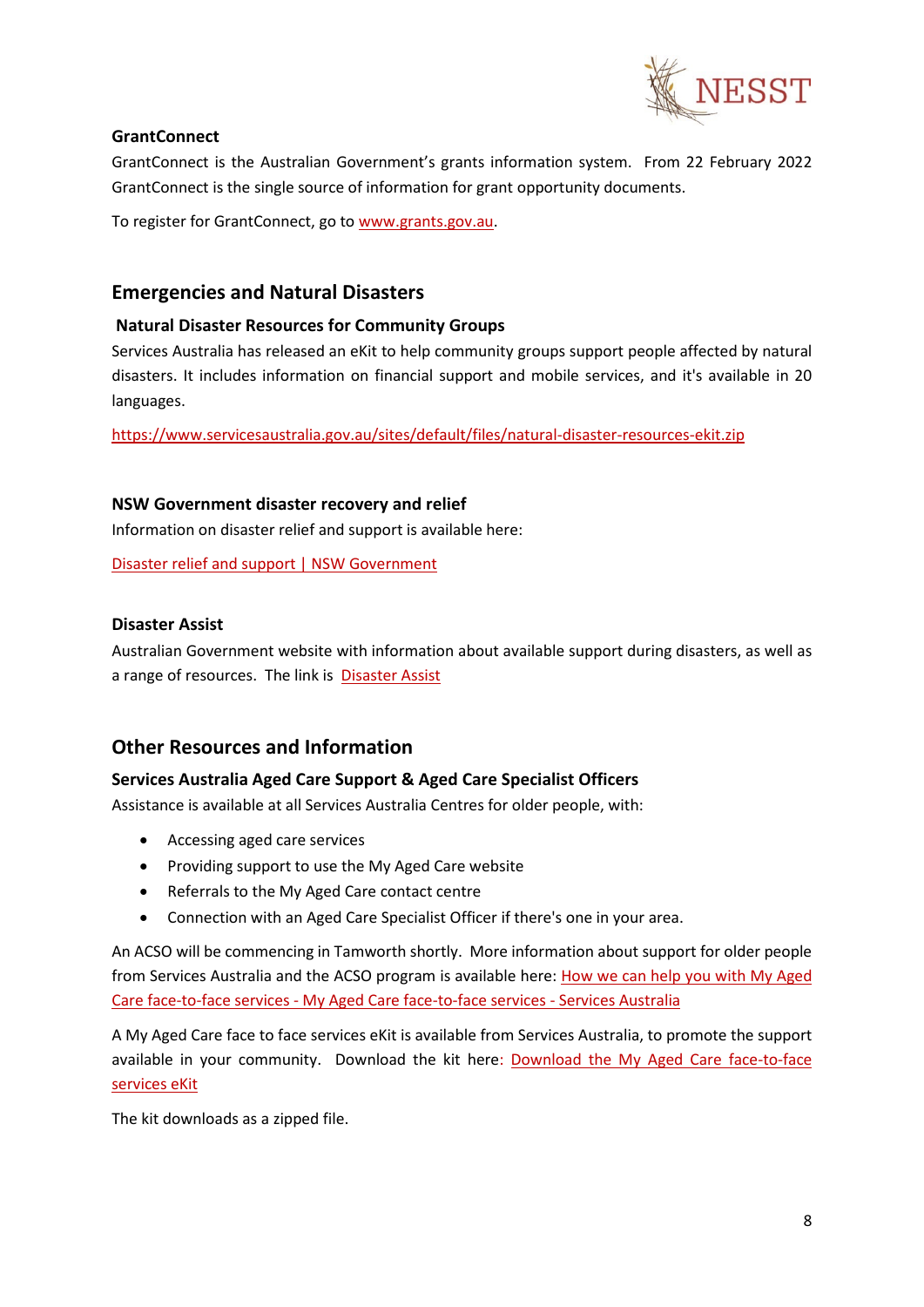

# <span id="page-8-0"></span>**Alternative housing models for precariously housed older Australians**

The Australian Housing and Urban Research Institute commissioned the University of South Australia, RMIT, Curtin University and Flinders University to investigate potential alternative housing models for older Australians, to increase the supply of affordable housing. Read the report here:

[https://www.ahuri.edu.au/research/final-reports/378?ct=t\(ACSAWeekly\\_26.05.2022\)](https://www.ahuri.edu.au/research/final-reports/378?ct=t(ACSAWeekly_26.05.2022))

# <span id="page-8-1"></span>**My Aged Care Provider Specialisation Verification**

The Department are developing a Specialisation Verification Framework to ensure providers met the Aged Care Quality Standards and treat people's identity, culture, and diversity with dignity and respect. Information on the rollout of the verification process can be found here: [Specialisation](https://www.health.gov.au/health-topics/aged-care/providing-aged-care-services/delivering-quality-aged-care-services/specialisation-verification-framework)  [Verification Framework | Australian Government Department of Health](https://www.health.gov.au/health-topics/aged-care/providing-aged-care-services/delivering-quality-aged-care-services/specialisation-verification-framework)

The final report from Australian Healthcare Associates (AHA), outlining the results of their review is available here: [Review and development of a specialisation verification framework for My Aged Care](https://www.health.gov.au/resources/publications/review-and-development-of-a-specialisation-verification-framework-for-my-aged-care-final-report)  – [Final report | Australian Government Department of Health](https://www.health.gov.au/resources/publications/review-and-development-of-a-specialisation-verification-framework-for-my-aged-care-final-report)

# <span id="page-8-2"></span>**People using aged care – 2020-2021**

The Australian Institute of Health and Welfare has released a fact sheet that includes key data on people using aged care 30 June 2021. The fact sheet presents data on a range of topics including: aged care use by age and sex, use since 2011; Aboriginal and Torres Strait Islander Australians using aged care; remoteness; culturally and linguistically diverse backgrounds.

<https://www.gen-agedcaredata.gov.au/Topics/People-using-aged-care>

# <span id="page-8-3"></span>**National Elder Abuse Prevalence Study: Final Report**

The Australian Institute of Family Studies National Elder Abuse Prevalence Study produced findings on elder abuse based on a set of surveys. Key recommendations arising from the study are related to prevention, awareness, identification, and assessment of elder abuse.

#### [read](https://aifs.gov.au/sites/default/files/publication-documents/2021_national_elder_abuse_prevalence_study_final_report.pdf)

# <span id="page-8-4"></span>**My Aged Care Portal - Profile tips for Commonwealth Home Support Programme providers**

The My Aged Care website now includes My Aged Care Portal tips and tricks for CHSP Providers. There is information about what to include in your portal information as well as guidance on how to make changes. Link to the page is: [Profile tips for Commonwealth Home Support Programme providers |](https://www.myagedcare.gov.au/service-providers/profile-tips-service-providers/profile-tips-commonwealth-home-support-programme-providers)  [My Aged Care](https://www.myagedcare.gov.au/service-providers/profile-tips-service-providers/profile-tips-commonwealth-home-support-programme-providers) The My Aged Care Provider Portal User Guide can be viewed and downloaded [here.](https://www.health.gov.au/sites/default/files/documents/2020/01/my-aged-care-provider-portal-user-guide-part-1-administrator-functions.pdf)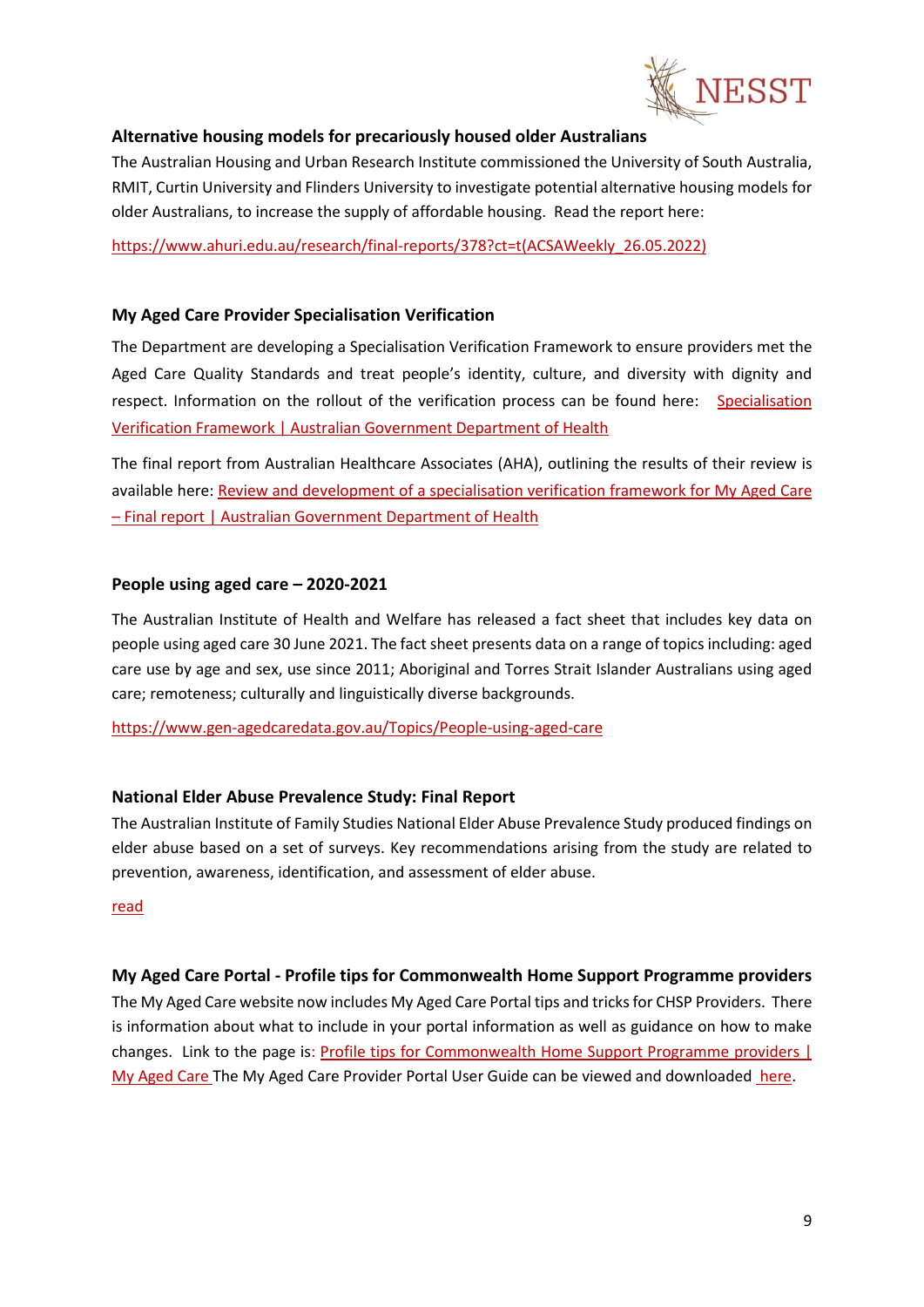

#### <span id="page-9-0"></span>**'Going Green' Guide for NFPs**

This [help sheet](https://communityconnective.us14.list-manage.com/track/click?u=1543098c088e658ca0d911add&id=e7a4757770&e=7495fde262) by the Institute of Community Directors Australia outlines hundreds of initiatives you can implement across 10 areas of your organisation, from adoption of renewable energy and electric car fleets to everyday actions to drive down your environmental footprint.

# <span id="page-9-1"></span>**Changes to the SCHADS Award**

Information about changes to the SCHADS Award from 1 July 2022 is available from the Fair Work Ombudsman here:

[Changes to minimum payments for part-time employees](https://www.fairwork.gov.au/newsroom/news/changes-minimum-payments-part-time-employees-social-and-community-services-award) – Social and Community Services Award - [Fair Work Ombudsman](https://www.fairwork.gov.au/newsroom/news/changes-minimum-payments-part-time-employees-social-and-community-services-award)

# <span id="page-9-2"></span>**Centre for Social Impact's Indicator Engine**

Amplify Social Impact (Amplify) provide a range of solutions to help the social sector measure, understand, and achieve social change. They are launching The Indicator Engine, which is the first consistent, evidence-backed, and easy-to-use impact measurement tool available to the Australian for-purpose sector for free or at a low-cost (depending on the type and size of your organisation).

Register to attend the event on 16 March here: [Launch: Amplify Social Impact Online,](https://events.humanitix.com/amplify-social-impact-online-launch) Hosted online,  $16<sup>th</sup>$  [of March | Humanitix](https://events.humanitix.com/amplify-social-impact-online-launch)

And learn more about Amplify here: [Amplify Social Impact | Amplify Social Impact \(csi.edu.au\)](https://amplify.csi.edu.au/)

# <span id="page-9-3"></span>**Justice Connect – Free Constitution Tool**

Need to draft or change your constitution? Justice Connect have launched a Constitution Tool for NSW-based incorporated associations. Taking just 20 minutes, the Constitution Tool asks you a series of questions in simple, plain English about how you would like your association to operate. It then generates a customised constitution.

Find out more or use the tool here: A Constitution Tool helping NSW-incorporated associations  $-$ [Justice Connect](https://justiceconnect.org.au/fairmatters/new-constitution-tool-helping-nsw-incorporated-associations/)

#### <span id="page-9-4"></span>**Free Governance Health Checks**

Does your community organisation need a governance refresh? Justice Connect Not-for-profit Law are offering free Governance Health Checks to eligible not-for-profit organisations in the social services and health sectors and Aboriginal Community Controlled Organisations based in NSW, thanks to the NSW Government's Social Sector Transformation Fund.

Find out more information and apply here: SSTF: Governance Health Checks | Not-for-profit Law @ [Justice Connect \(nfplaw.org.au\)](https://nfplaw.org.au/sstf-governance-health-checks)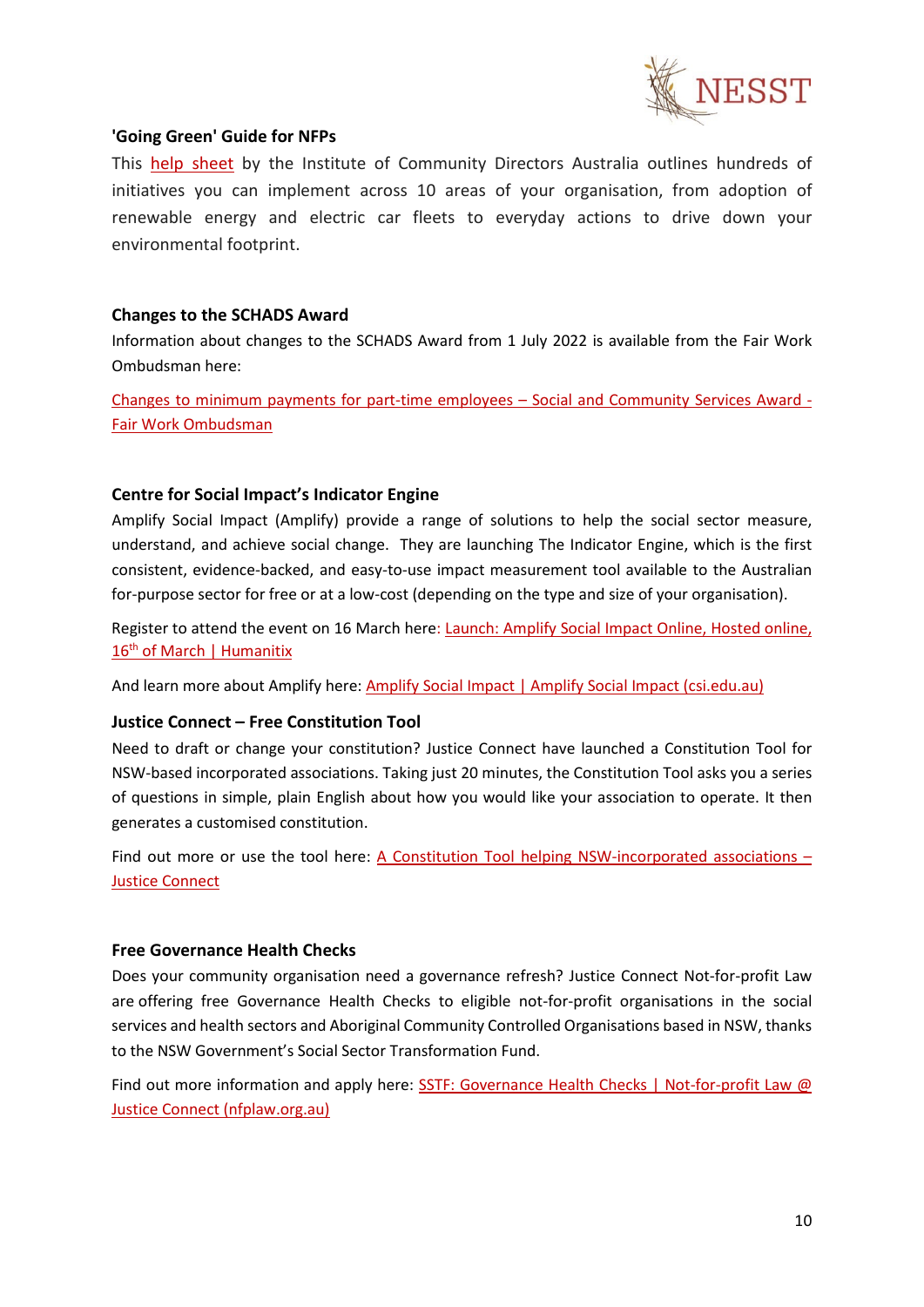

# <span id="page-10-0"></span>**New Resources Available: Trauma & Aged Care Support and Information Hub**

Many older people have experienced trauma at some point in their life. Aged care workers can also be exposed to trauma as part of their work. Information and resources are available for people affected by trauma and those who support them. Follow this link for more information: <https://www.phoenixaustralia.org/aged-care/>

#### <span id="page-10-1"></span>**CRANA – Bush Support**

Toll-free 24hr Telephone Counselling every day of the year – call 1800 805 391 – for ALL remote health workers/service providers and their families <https://crana.org.au/support>

Bush Support provide a range of programs and resources to assist remote workers and their families in managing the stress of living and working in a remote location. The program includes an anonymous, nationwide 24-hour telephone debriefing and support service staffed by psychologists with remote experience.

# <span id="page-10-2"></span>**Training Resources**

Links and information about on demand and ongoing training.

#### <span id="page-10-3"></span>**CHSP Reablement Community of Practice**

Have you joined the Community of Practice? The Reablement Community of Practice was launched by the Department of Health in November 2020 and is a tool for CHSP providers to learn, share and engage with other providers across the CHSP sector.

Join here: Reablement Community of Practice - [Reablement Community of Practice \(more-good](https://www.more-good-days.com.au/login)[days.com.au\)](https://www.more-good-days.com.au/login)

# <span id="page-10-4"></span>**Governing for Reform in Aged Care Program: Provider governance**

In response to the Royal Commission's final report *[Care, Dignity and Respect](https://agedcare.royalcommission.gov.au/sites/default/files/2021-03/final-report-volume-1.pdf)*, the Australian Government is launching an innovative and highly tailored learning program for aged care leaders.

The Governing for Reform Program, led by the Aged Care Quality and Safety Commission, will support approved providers to get ahead of reform – strengthening their governance, policies and processes, leading change from the top and providing practical tools and guidance.

The Commission encourages all governance bodies, boards, and aged care leaders to participate in the program to be part of a collective drive to transform the aged care sector.

This learning program is available for CHSP. The enrolment page does reference home care approved providers but once you begin registration you select chsp.

<span id="page-10-5"></span>[Enrol now](https://insightssurvey.kpmg.com.au/wix/5/p124442310925.aspx) for the free Governing for Reform Aged Care program.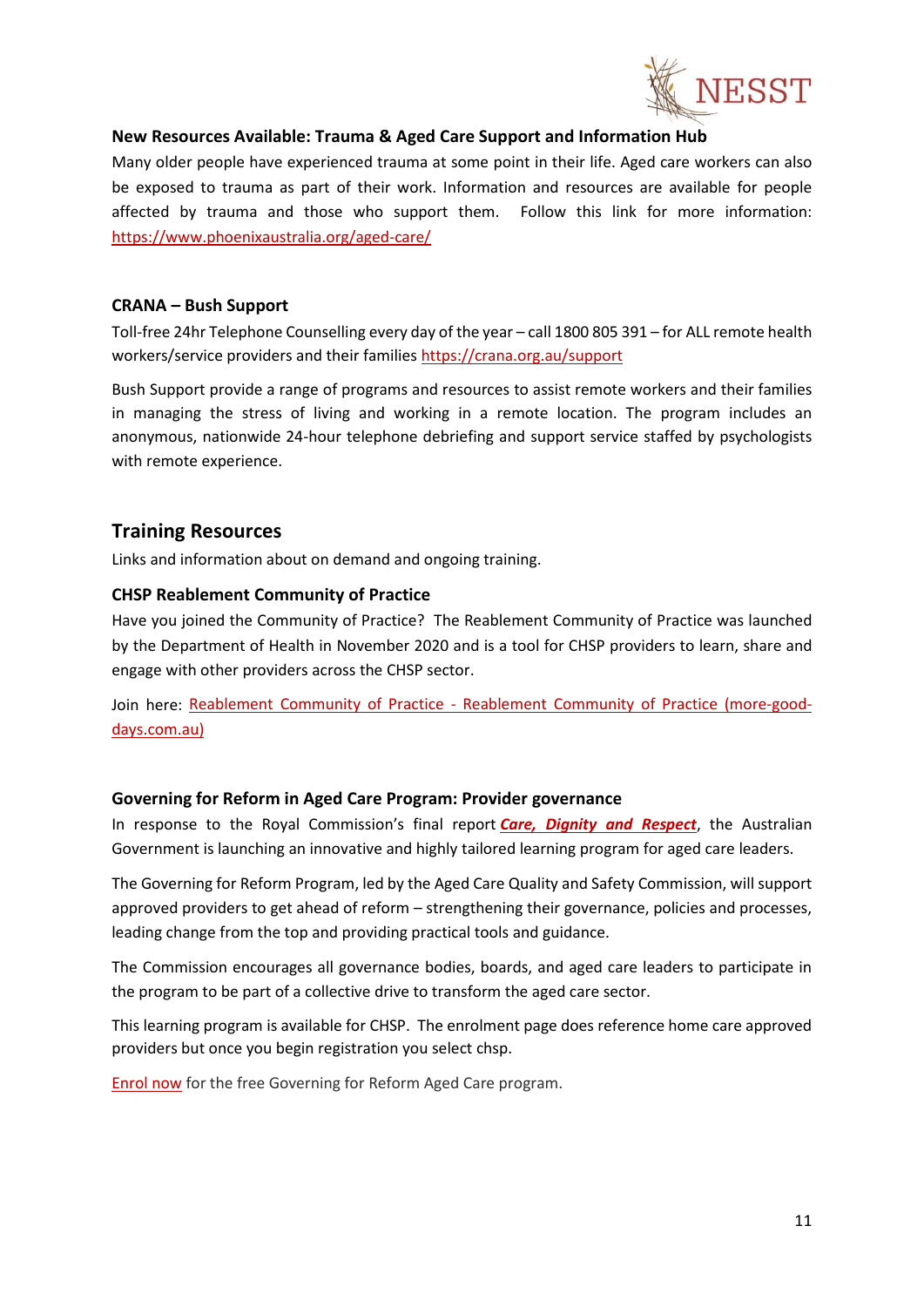

# <span id="page-11-0"></span>**Critical Conversations Program**

The Hunter Region and MDS Sector Support, in association wit[h TAG Health,](https://www.claire-edwards.com/) are offering free access to their Critical Conversations Program for organisations in our region. The resources can be accessed by using the following link which will take you to a Trello Board:

[https://trello.com/invite/b/ss8CkkCy/73e887441a11c2f8ec0bc46de5cab01b/chsp-critical](https://urldefense.proofpoint.com/v2/url?u=https-3A__trello.com_invite_b_ss8CkkCy_73e887441a11c2f8ec0bc46de5cab01b_chsp-2Dcritical-2Dconversations&d=DwMFaQ&c=euGZstcaTDllvimEN8b7jXrwqOf-v5A_CdpgnVfiiMM&r=27gQ-C9wmV4GjuBokqzYhniUMAzlOMg5caVrT-72Vl8&m=BeZRwKixd3M0B87UFQe2FxbR_AtxxvFZEjr8qZBe5t4&s=DQeX1nNNZa1DOJ8vbP7DR6uPCnQToU2OnZrykDbe4Po&e=)[conversations](https://urldefense.proofpoint.com/v2/url?u=https-3A__trello.com_invite_b_ss8CkkCy_73e887441a11c2f8ec0bc46de5cab01b_chsp-2Dcritical-2Dconversations&d=DwMFaQ&c=euGZstcaTDllvimEN8b7jXrwqOf-v5A_CdpgnVfiiMM&r=27gQ-C9wmV4GjuBokqzYhniUMAzlOMg5caVrT-72Vl8&m=BeZRwKixd3M0B87UFQe2FxbR_AtxxvFZEjr8qZBe5t4&s=DQeX1nNNZa1DOJ8vbP7DR6uPCnQToU2OnZrykDbe4Po&e=)

You will have access to the range of "done for you" resources as well as access to the recordings of the Critical Conversations of both Hunter and Macarthur regions.

You can contact Claire Bishop from MDS a[t claire.bishop@mdservices.com.au](mailto:claire.bishop@mdservices.com.au) if you have any queries.

# <span id="page-11-1"></span>**Aged Care Quality and Safety Commission**

Have you claimed your 4 free registrations for the Commission's ALIS learning platform? Commonwealth-funded aged care services have been offered up to four free registrations for each service location. These free registrations are available up until  $1<sup>st</sup>$  July 2022.

Learn more and register here [https://learning.agedcarequality.gov.au](https://learning.agedcarequality.gov.au/)

#### <span id="page-11-2"></span>**Justice Connect**

Watch live and on demand webinars on starting and running a not-for-profit organisation on the Justice Connect website. The webinars are aimed at small to medium not-for-profit organisations and presented by lawyers and guest presenters. Find information on upcoming webinars and access to recordings here[: https://www.nfplaw.org.au/training/webinars](https://www.nfplaw.org.au/training/webinars)

# <span id="page-11-3"></span>**Diversity and Discrimination – free on-line training**

A diverse and inclusive workforce is good for business. It encourages acceptance and respectful behaviour and minimises the risk of discrimination. This course will show you how to promote diversity and prevent discrimination in your workplace.

[Diversity and discrimination –](https://www.fairwork.gov.au/tools-and-resources/online-learning-centre/diversity-and-discrimination) Fair Work Ombudsman

# <span id="page-11-4"></span>**Dementia Training (FREE)**

Highly recommended range of short (10-30 minute) and long (3 hours) training courses on a wide range of topics related to dementia. Certificate on completion.

Find out more here[: Online Dementia Courses | DTA](https://dta.com.au/online-dementia-courses/)

#### <span id="page-11-5"></span>**Suicide Prevention for Seniors Program (NSW)**

The Suicide Prevention for Seniors Program is funded by the NSW Government and presented by Anglicare. To be eligible for this free training you need to be working with older people and be based in NSW. If you are interested, please email Program Coordinator Nancy Gewargis at [nancy.gewargis@anglicare.org.au](mailto:nancy.gewargis@anglicare.org.au) or visit the [Anglicare website.](https://www.anglicare.org.au/what-we-offer/mental-health/suicide-prevention-for-seniors/)